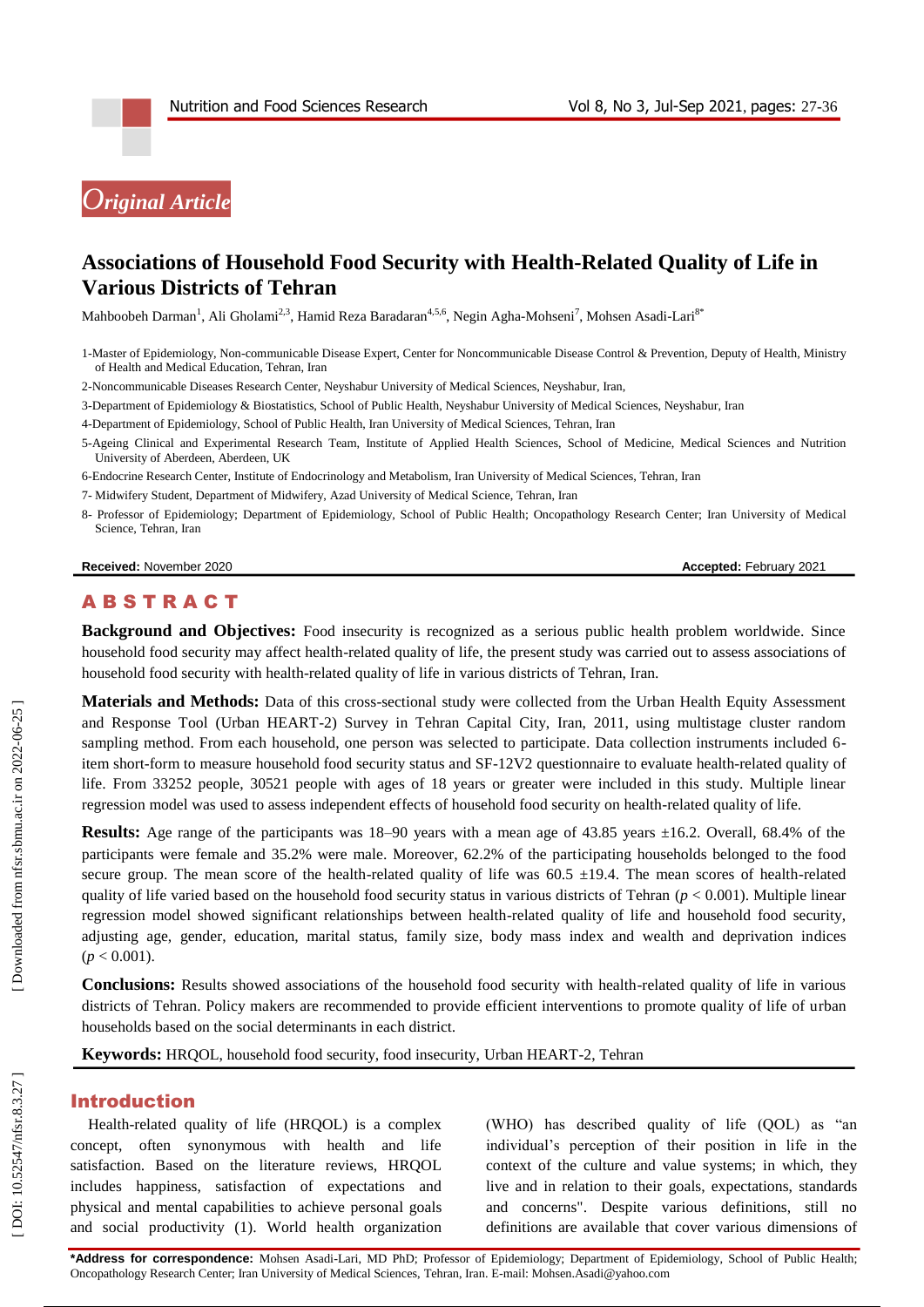this concept; however, scholars agree that HRQOL is a multidimensional, subjective and dynamic concept (2). Quality of urban life is one of the most important areas of urban studies worldwide. This study area is important because of the increasing importance of studies on QOL in monitoring public policy and due to its roles as an effective tool in urban management and planning. Quality of urban life is usually assessed through subjective indicators from the assessment of citizens' perceptions and satisfaction with urban life or use of objective indicators from secondary data (3). Regarding the effects of noncommunicable diseases on human health, household food security (HFS) can be described as a risk factor for a lower HRQOL. Lack of enough incomes, use of poor quality foods, skip of meals and replacement of valuable foods by ready -to -eat cheap foods and snacks can include significant effects on HFS and hence HRQOL.

In 1990, concept of food security was completed as 1) provision of enough foods for all people at all times for active and healthy lives; 2) availability of healthy and adequate foods in terms of quantity and quality; 3) ability and confidence to reach custom foods acceptable to societies. Food security within the current definition is "a sufficient and favorable food consumption pattern that is based on three principles of nourishing, diversity and balance, providing nutritional health. The HFS is defined as "access to enough food by all people at all times for having an active and healthy life, individuals who are food insecure live in hunger or fear of starvation". In general, food insecurity occurs when healthy and adequate foods are restricted and barely available". Food insecurity refers to the lack of access to adequate and healthy food to meet basic needs, which is limited by the quantity, quality and frequency of food absorption and decreases in serum micronutrients (4 –6). In the past two decades, food insecurity has been reported as a serious public health problem in world, attracting attention of experts and policy makers. From 1996 to 2015, most countries such as Iran at World Food Summit pledged to decrease hunger by 50%. Therefore, eradication of extreme poverty and hunger as one of the millennium development goals (MDG) was announced by international organizations (7). Food and agriculture organization (FAO) in its latest report (2018) on food insecurity in 150 countries showed that approximately one out of ten people (9.3%) in world suffered from severe food insecurity with an estimated 689 million people. In South Africa and West Asia, food security situation is clearly deteriorated (8). Most of these people suffer from long -term energy and nutrient deficiencies and fewer of them suffer from short -term energy and nutrient deficiencies due to natural disasters (7).

Food insecurity is usually a result of multiple causes, including a wide range of phenomena such as famine, food insecurity, poverty, unemployment, economic inflation,

illiteracy, nutritional ignorance, accidents, drought and other natural disasters. These factors are partially results of food insecurity. Hunger and disease are the consequences of food insecurity in short -terms; however in long -terms, populations are gradually deprived from core capabilities and cannot contribute to education, economy and production. Decreasing labor productivity due to food insecurity can lead to a 6 –10% reduction in gross domestic product (GDP) (7). Based on the effects of HFS on various physical, mental and social aspects of human health, HFS can improve nutritional issues including overweight, obesity and mental health problems globally. Studies have shown that individuals living in food secure households include a higher HRQOL than those living in food insecure households (9 –14). Although several studies have assessed effects of various factors of chronic diseases, aging, educational levels and gender on HRQOL, a few studies have assessed relationships between HFS and HRQOL in Iran. Therefore, the aim of this study was to assess associations between HFS and HRQOL in various districts of Tehran, Iran.

## Materials and Methods

#### **Design and sample**

Data of this cross -sectional study were collected from the urban health equity assessment and response tool (Urban HEART -2) study. The Urban HEART -2 survey was started in various districts of Tehran Capital City, 2011. The Urban HEART -2 study was carried out on random samples selected from Tehran urban population, using multistage cluster random sampling method. First, a map of Tehran was prepared by specifying areas and neighborhoods. Stratified sampling was used in the first and second stages and a total of 22 districts and 368 neighborhoods were selected for the study. In the third step, each block was considered as a cluster. A systematic two -dimensional sampling method was used, using GIS maps to select blocks in each neighborhood. From each household, one person was selected to participate and 33252 people were totally surveyed. Before completing the questionnaires, participants were assured of the confidentiality of information. Questionnaires were completed, using face -to -face method with personal consent of the participants (15 –17). In total, 30521 people aged  $\geq$  18 years were included in this study.

### **Measures**

Research tools used in Urban HEART -2 included a 6 item short form that focused on measuring HFS statuses as well as a SF -12V2 questionnaire (a generic, multipurpose short -form survey with 12 questions selected from SF -36 health survey. HRQOL data were scored and weighted in two scales of mental and physical functions.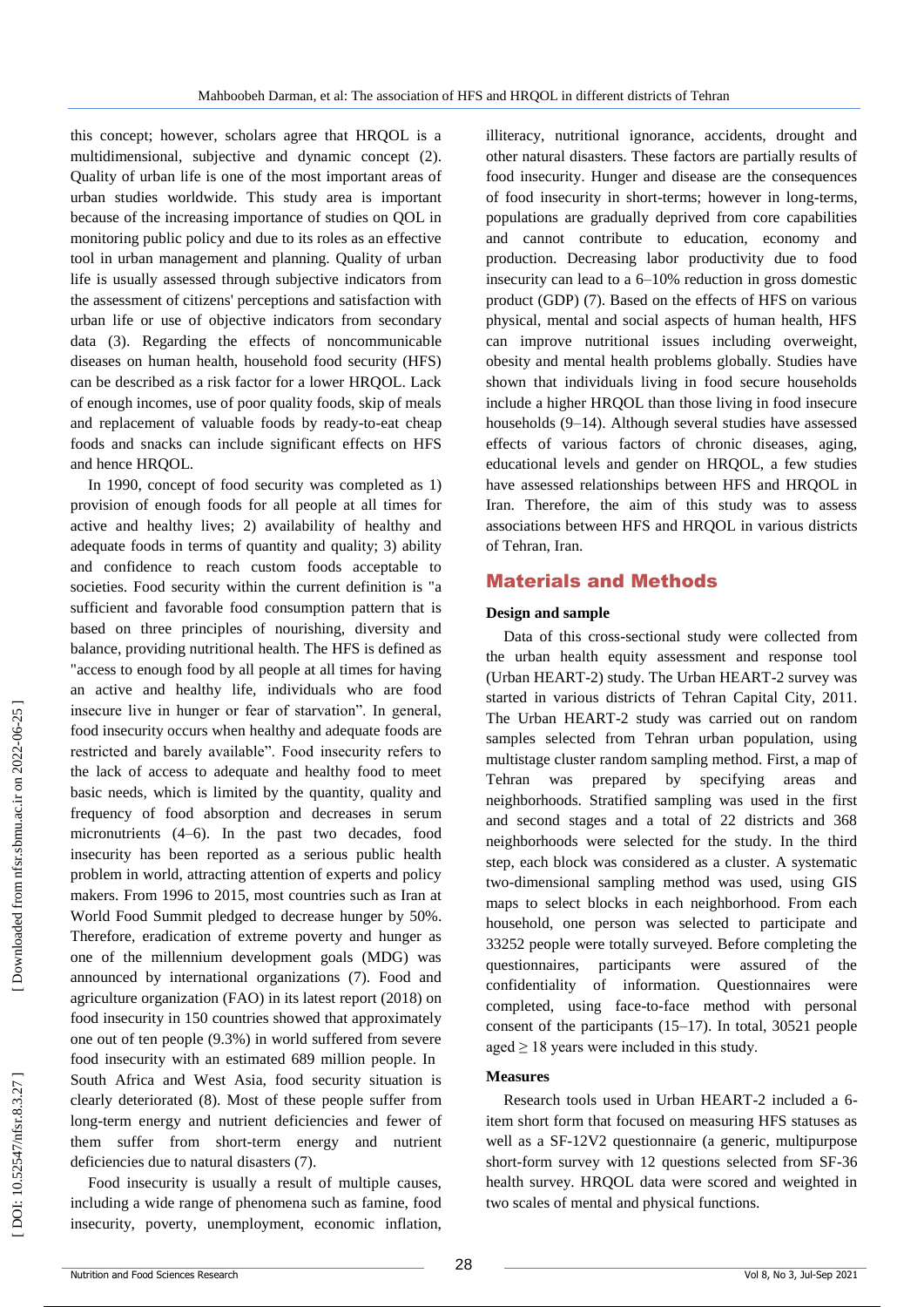#### **Household food security questionnaire**

Reliability and validity of the short forms were assessed in Iran by Dastgiri et al. (18). For Questions 1 and 2, 'never' or 'does not know' were reported as negative responses. For Question 4, 'no' or 'only one or two days' were reported as negative responses . For Questions 3, 5 and 6, 'no' or 'does not know' were reported as negative responses. Households that answered negatively to five or six questions were classified in food secure (19).

#### **The SF -12V2 questionnaire**

The SF -12 questionnaire was developed in 1996 by Ware (20). Reliability and validity of this tool were verified in Iran by Montazeri et al. (21). The items were transformed to a 0 –100 scale; 100 represented the maximum and 0 represented the minimum HRQOL scores. The SF -12V2 questionnaire included 12 multiple -choice questions and eight dimensions. A specified score assigned to each dimension, showing individual HRQOL in that dimension. These included physical functioning (PF -2 item), role limitations due to the physical problems (RP -2 item), bodily pain (BP -1 item), vitality (VT -1 item), general health (GH -1 item), social functioning (SF -1 item), role limitations due to the emotional problems (RE -2 item) and mental health (MH -2 item). Four dimensions (PF, RP, BP and GH) were associated to the physical aspects of SF - 12V2 and were led to the scoring of physical component summary (PCS) scales. The other four dimensions (SF, RE, VT and MH) were associated to the mental aspects of SF - 12V2 and were led to the scoring of menta l component summary (MCS) scales. Total HRQOL score was achieved from the mean scores calculated for all dimensions (22 – 24).

#### **Study variables**

Dependent variable included HRQOL and major independent variable included HFS (yes/no). Covariates included gender (female and male), age  $( \leq 42 \text{ years and} >$ 42 years), years of education ( $> 12$  years and  $\leq 12$  years), marital status (married and single/divorced), body mass index (BMI < 25 and BMI  $\geq$  25), family size ( $\leq$  3 people and  $> 3$  people), wealth index (poorest, poorer, middle, richer and richest), deprivation index [quintile 1 (least deprived), quintile 2, quintile 3, quintile 4 and quintile 5 (most deprived)].

## **Statistical analysis**

In this study, STATA Software v.12 (STATA, USA) was used to analyze collected data. Based on the study objectives, descriptive statistics were carried out, including

frequencies, ranges, median, means and standard deviations (SD) . To compare the mean scores of HRQOL based on the variables, t -independent and ANOVA tests were used Multiple Linear regression model was used to evaluate the independent effects of HFS with control the effects of other variablesSignificance of the tests was set as  $p < 0.20$  for univariate and  $p < 0.05$  for multiple analysis. Wealth index was a composite index, including household asset variables. These variables included 1 - home ownership status, 2- number of rooms, 3- residential unit infrastructure, 4- telephone, 5- bathroom, 6- kitchen, 7toilet, 8- car, 9- motorcycle, 10- mobile phone, 11- freezer, 12 - dishwasher, 13 - microwave and 14 - computer. The quintiles were based on weight or score of the collected asset data from each household, using principal component analysis (PCA) method (25 –26). Proportions of unemployed people over 16 years old and households with no cars or houses and rates of people at home were used to calculate the deprivation index. Unemployment and overcrowding proportions (+1) were subjected to a log transformation to normalize raw values. All four variables were then standardized, using Z -score (subtracted the mean values dividing by SD). These four standardized scores were summed to achieve a single value, which included the Townsend deprivation index. Knowledge of the mean and SD for each variable was necessary when calculating Townsend scores (27 –28).

### **Ethical considerations**

Informed consent forms were completed by the participants before beginning of the study. Participants filled out the questionnaires anonymously and were assured about confidentiality of their information.

## Results

In general, the current study was carried out on 30521 participants (Figure 1). Age range of the participants was 18 –90 years with a mean age of 43.85 years ±16.2. Overall, 64.8% of the participants were female and 35.2% were male. Of the studied households, 54.5% were consisted of more than three people (1 –15 people per family). The BMI reflected overweight and obesity in 54.5% of the individuals, who lived in Tehran (BMI  $\geq$  25). Demographic characteristics of the participants are represented in Table 1. The mean of HFS in various districts of Tehran (22 districts) was 62.2%. The total mean score of HRQOL was  $60.5 \pm 19.4$ . Gender, educational level, family size, BMI, wealth index and deprivation index were linked to HRQOL (*p* < 0.2).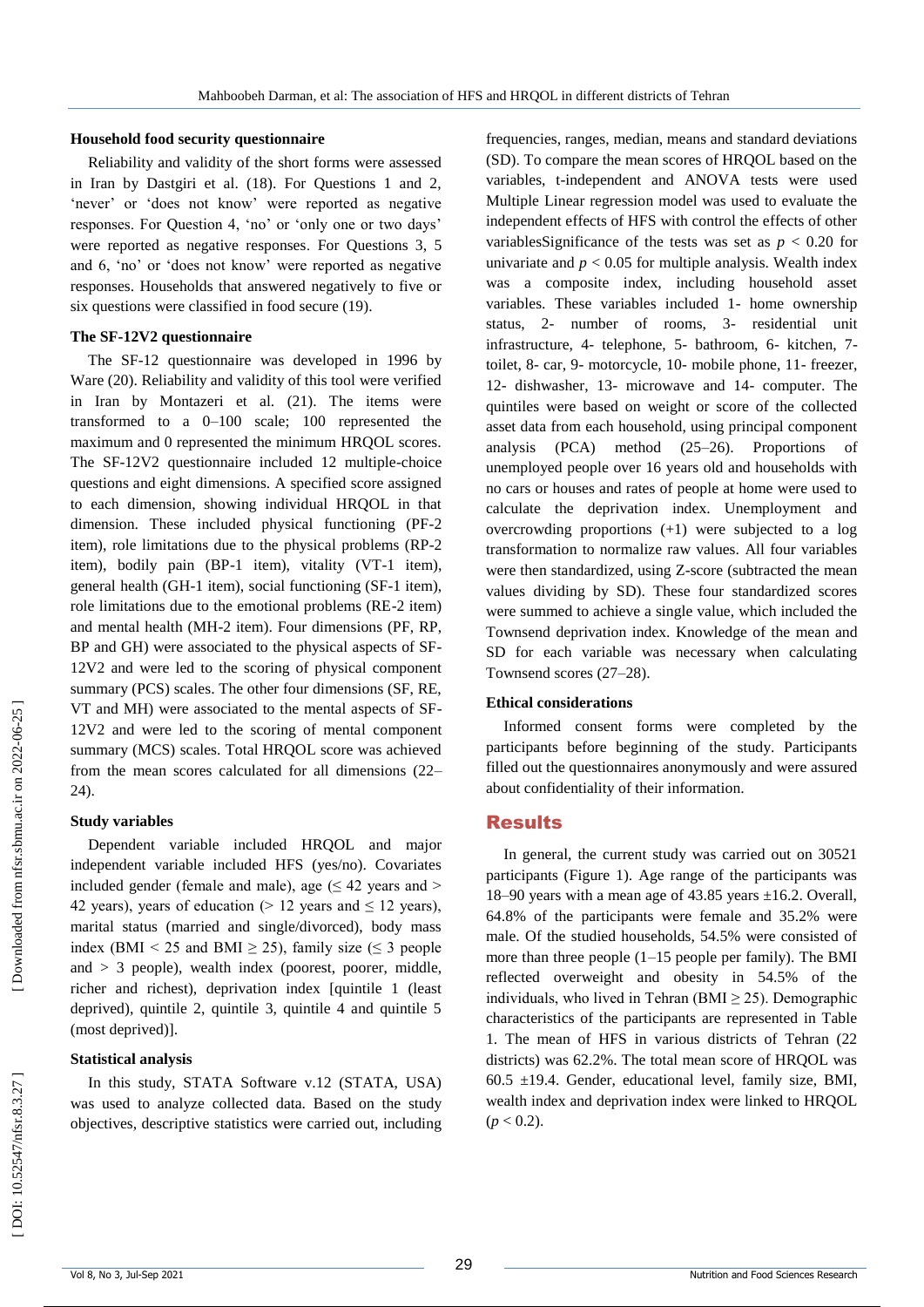

 1708 were excluded from the study because individuals **Example 3** Over 18 years of age was selected from each household

> The data of 1023 subjects were not appropriate For analysis in the present study

Figure 1: Schematic diagram of the study population selection

**Table1.** Frequency distribution of the participants' demographic characteristics ( *n* = 30521)

| Characteristics              | n     | $\frac{0}{0}$ |
|------------------------------|-------|---------------|
| Household Food Security(HFS) |       |               |
| Food Secure                  | 18991 | 62.2          |
| Food Insecure                | 11530 | 37.8          |
| Sex                          |       |               |
| Male                         | 10749 | 35.2          |
| Female                       | 19767 | 64.8          |
| Age                          |       |               |
| $\leq$ 42 yr                 | 15697 | 51.4          |
| $>42$ yr                     | 14824 | 48.6          |
| Education                    |       |               |
| Education $>12$              | 17724 | 58.1          |
| Education $\leq 12$          | 12797 | 41.9          |
| <b>Marital Status</b>        |       |               |
| Married                      | 22355 | 74.3          |
| Single/Divorced              | 7744  | 25.7          |
| family number                |       |               |
| family number $\leq$ 3       | 14922 | 48.9          |
| family number $>3$           | 15599 | 51.1          |
| <b>BMI</b>                   |       |               |
| BMI < 25                     | 13899 | 45.5          |
| $BMI \geq 25$                | 16622 | 54.5          |
| <b>Wealth Index</b>          |       |               |
| Poorest                      | 5774  | 20.0          |
| Poorer                       | 5769  | 22.0          |
| Middle                       | 6262  | 21.7          |
| Richer                       | 5285  | 18.3          |
| Richest                      | 5742  | 19.9          |
| Deprivation Index            |       |               |
| 1                            | 6052  | 20.1          |
| $\overline{2}$               | 6152  | 20.4          |
| 3                            | 6028  | 20.0          |
| $\overline{4}$               | 6010  | 20.0          |
| 5                            | 5870  | 19.5          |
| *Some data were missing      |       |               |
|                              |       |               |

In Table 3, associations between HRQOL and HFS statuses (food secure and food insecure) are shown. As shown in Table 3, the HRQOL mean scores were significantly different based on HFS statuses in various districts of Tehran ( $p < 0.001$ ). The maximum and the minimum mean scores of HRQOL was 66.6 in District 3 and 60.3 in District 12, respectively. The mean of HFS in various districts of Tehran (22 districts) was 62.2%. Significant relationships were seen between the HFS and HRQOL ( $p < 0.001$ ). Effects of HFS on HRQOL varied in various districts of Tehran. Age, gender, educational level, family size, BMI, wealth index and deprivation index were significantly associated to HRQOL ( $p < 0.001$ ). Based on the results of MLR model in Table 4 and Supplementary S1 –S12, the HFS included significantly positive relationships with total HRQOL and its eight dimensions by adjusting other variables, including age, gender, educational level, marital status, family size, BMI, wealth index and deprivation index ( $p < 0.05$ ). Based on Table 4, effects of HFS on HRQOL varied in various districts of Tehran; hence, HFS included significant effects on HRQOL in some districts. The highest and the lowest effects of HFS on HRQOL included 8.16 in District 1 and 2.89 in District 22, respectively .

Downloaded from nfsr.sbmu.ac.ir on 2022-06-25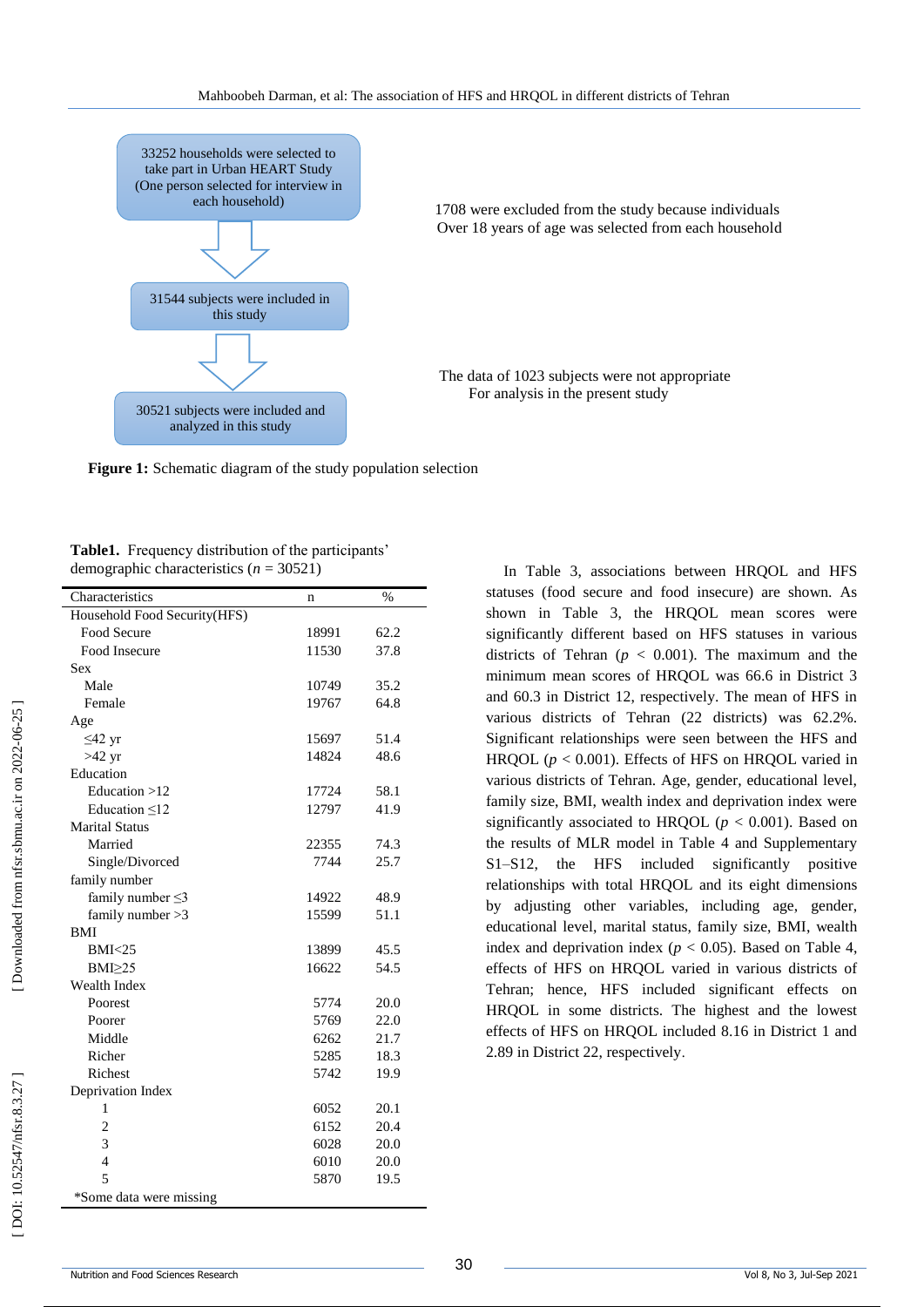| Variables                    | Mean(SD)        | 95 % CI for Mean | P-value   |
|------------------------------|-----------------|------------------|-----------|
| Total                        | $60/5 \pm 19/4$ | (60/3, 60/8)     |           |
| Household Food Security(HFS) |                 |                  |           |
| Food Secure                  | $63/8 \pm 18/8$ | (63/5, 64/1)     |           |
| Food Insecure                | $55/2 \pm 19/3$ | (54/8, 55/5)     | $<$ 0/001 |
| Gender                       |                 |                  |           |
| Male                         | $62/9 \pm 19/3$ | (62/5, 63/2)     |           |
| Female                       | $59/3 \pm 19/4$ | (59/0, 59/6)     | $<$ 0/001 |
| Age                          |                 |                  |           |
| $\leq$ 42 year               | $65/0 \pm 18/5$ | (64/7, 65/3)     |           |
| $>42$ year                   | $55/8 \pm 19/2$ | (55/5, 56/1)     | $<$ 0/001 |
| Education                    |                 |                  |           |
| Education $>12$              | $64/5 \pm 18/6$ | (64/3, 64/8)     |           |
| Education $\leq 12$          | $55/0 \pm 19/2$ | (54/7, 55/3)     | <0/001    |
| <b>Marital Status</b>        |                 |                  |           |
| Married                      | $60/5 \pm 18/9$ | (60/2, 60/7)     |           |
| Single/Divorced              | $60/7 \pm 21/0$ | (60/3, 61/2)     | 0/280     |
| Family size                  |                 |                  |           |
| $\leq$ 3                     | $59/3 \pm 19/8$ | (59/0, 59/6)     |           |
| >3                           | $61/7 \pm 18/9$ | (61/4, 62/0)     | <0/001    |
| <b>BMI</b>                   |                 |                  |           |
| BMI < 25                     | $62/5 \pm 19/4$ | (62/2, 62/9)     |           |
| $BMI \geq 25$                | $58/9 \pm 19/3$ | (58/6, 59/2)     | $<$ 0/001 |
| Wealth Index                 |                 |                  |           |
| Poorest                      |                 | 56/0±20/0        |           |
| Poorer                       |                 | $57/6 \pm 19/6$  |           |
| Middle                       | $60/7 \pm 18/9$ |                  | <0/001    |
| Rich                         | $62/8 \pm 19/1$ |                  |           |
| Richest                      |                 | $65/7 \pm 18/0$  |           |
| Deprivation Index            |                 |                  |           |
| 1                            |                 | 58/0±20/3        |           |
| $\overline{c}$               | 59/0±19/7       |                  |           |
| 3                            |                 | $61/8 \pm 19/2$  | $<$ 0/001 |
| $\overline{4}$               |                 | $61/4 \pm 18/9$  |           |
| 5                            |                 | $62/8 \pm 18/6$  |           |

**Table 2**. Comparison of the participants' HRQOL mean scores based on the participants' characteristics

# **Discussion**

The present study investigated associations of HFS and HRQOL in various districts of Tehran, Iran. The total mean score of HRQOL was  $60.5 \pm 19.4$ . The maximum and the minimum mean scores of HRQOL included 66.6 ±18.4 in District 3 and  $60.3 \pm 17.6$  in District 12, respectively. The mean of HFS in various districts of Tehran (22 districts) was 62.2%. Significant relationships were seen between the HFS and HRQOL  $(p < 0.001)$ . Effects of HFS on HRQOL varied in various districts of Tehran; the highest effect of HFS on HRQOL included 8.16 in District 1 and the lowest effect included 2.89 in District 22. Almost effects of household food security on HRQOL in District 22 was onethird of that in District 1. It could be concluded that heterogeneity in District 1 led to decreases in QOL scores, considering that District 22 was a relatively new district of Tehran and people who lived in District 22 had similar social statuses. Moreover, it could be concluded that homogeneity was higher in District 22 than in other

districts of Tehran. Therefore, effects of household food security on HRQOL were reported high in Districts 2, 7, 8, 12, 16, 20 and 21, respectively. Thus, it can be concluded that effects of household food security on HRQOL varied in various districts of Tehran. For example, effects of household food security on HRQOL was low in Districts 3, 5 and 13, respectively. Additionally, effects of household food security on HRQOL in District 1 and 16 was twice that in Districts 3, 5 and 13.

Studies in several countries have shown associations between the HFS and HRQOL. Gray et al. reported that HFS was positively correlated with HRQOL in Indians (29). A study in the United States demonstrated that individuals living in food secure households had a higher HRQOL than those living in food insecure households (30). In a study on people living with HIV in Uganda, significantly positive relationships were detected between high -quality food access and HRQOL (31).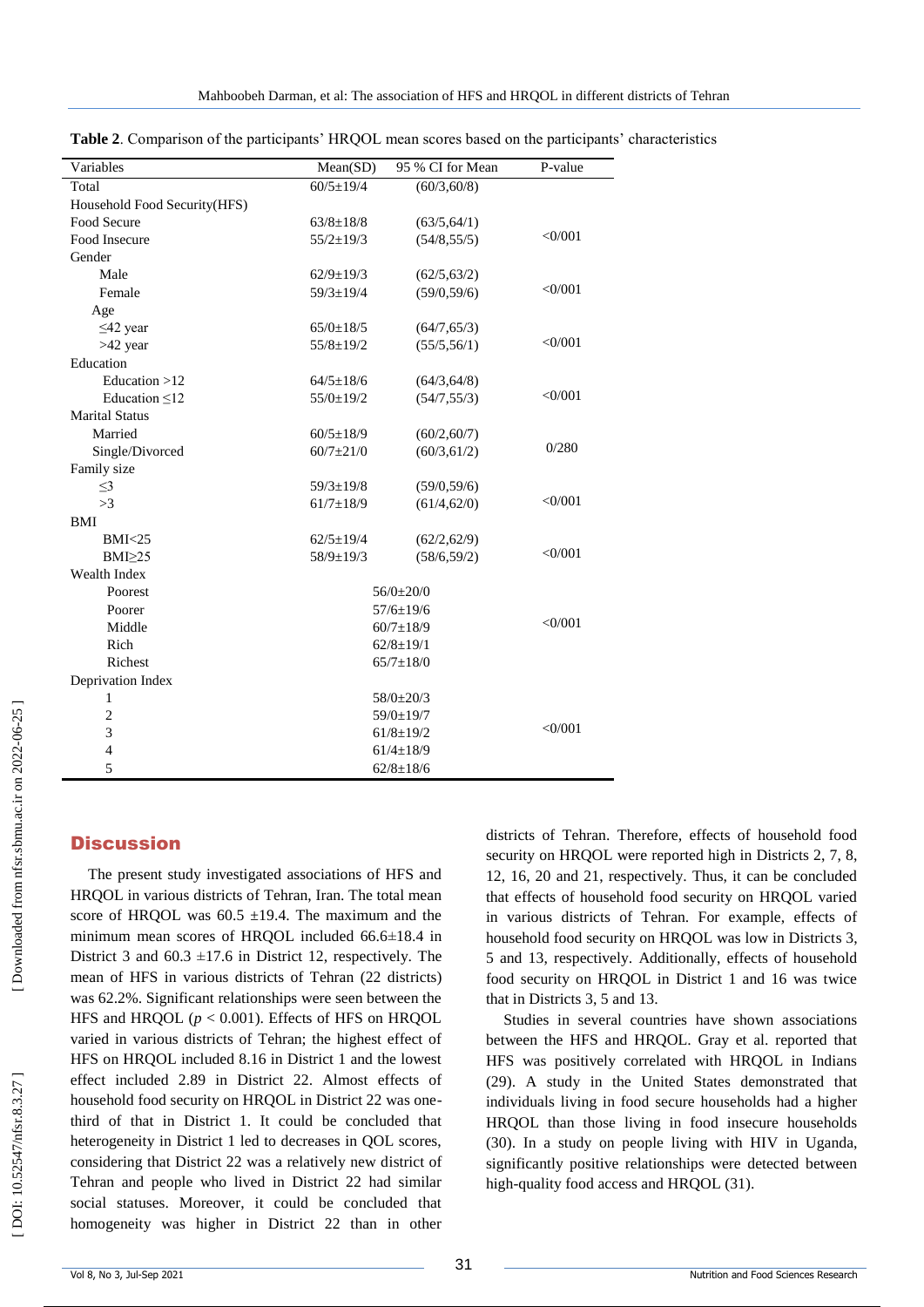| Districts                   | Household Food | SD±Mean         | 95 % CI for Mean | P-value |
|-----------------------------|----------------|-----------------|------------------|---------|
|                             | Security       |                 |                  |         |
| $\mathbf 1$                 | Yes            | $17.0 \pm 65.5$ | (64.5, 66.5)     | < 0.001 |
|                             | ${\rm No}$     | $18.4 \pm 56.6$ | (54.5, 58.6)     |         |
|                             | Yes            | $19.1 \pm 64.9$ | (63.8, 66.0)     | < 0.001 |
| $\sqrt{2}$                  | $\rm No$       | $20.5 \pm 54.3$ | (52.2, 56.3)     |         |
|                             | Yes            | $18.4 \pm 66.6$ | (65.5, 67.7)     | < 0.001 |
| $\ensuremath{\mathfrak{Z}}$ | $\rm No$       | $18.7 \pm 59.0$ | (56.6, 61.3)     |         |
|                             | Yes            | $18.8 \pm 64.1$ | (62.8, 65.4)     | < 0.001 |
| $\overline{4}$              | ${\rm No}$     | $19.3 \pm 56.1$ | (54.5, 57.8)     |         |
|                             | Yes            | 19.0±63.8       | (62.6, 65.0)     | < 0.001 |
| $\sqrt{5}$                  | $\rm No$       | 19.4±56.6       | (54.7, 58.4)     |         |
|                             | Yes            | $18.0 \pm 63.4$ | (62.3, 64.4)     | < 0.001 |
| $\sqrt{6}$                  | ${\rm No}$     | $17.0 \pm 55.8$ | (53.7, 57.9)     |         |
|                             | Yes            | $19.3 \pm 66.7$ | (65.4, 68.0)     | < 0.001 |
| $\tau$                      | $\rm No$       | $20.6 \pm 56.3$ | (54.7, 58.0)     |         |
|                             | Yes            | $19.2 \pm 62.8$ | (61.6, 64.0)     | < 0.001 |
| $\,8\,$                     | $\rm No$       | $20.2 \pm 52.6$ | (50.7, 54.5)     |         |
|                             | Yes            | $19.4 \pm 62.8$ | (61.3, 64.2)     | < 0.001 |
| $\overline{9}$              | ${\rm No}$     | 19.6±54.1       | (52.6, 55.6)     |         |
|                             | Yes            | $18.2 \pm 65.9$ | (64.6, 67.1)     | < 0.001 |
| 10                          | $\rm No$       | 19.3±59.4       | (57.9, 60.9)     |         |
|                             | Yes            | 19.6±63.5       | (62.2, 64.8)     | < 0.001 |
| $11\,$                      | $\rm No$       | $19.4 \pm 54.1$ | (52.4, 55.9)     |         |
|                             | Yes            | $17.6 \pm 60.3$ | (59.1, 61.6)     | < 0.001 |
| 12                          | ${\rm No}$     | $18.7 \pm 52.1$ | (50.5, 53.6)     |         |
|                             | Yes            | $18.3 \pm 61.6$ | (60.4, 62.8)     | < 0.001 |
| 13                          | $\rm No$       | 19.5 ± 55.2     | (53.3, 57.1)     |         |
|                             | Yes            | $19.0 \pm 61.2$ | (59.9, 62.6)     | < 0.001 |
| 14                          | $\rm No$       | 19.6±52.1       | (50.4, 53.7)     |         |
|                             | Yes            | 19.8±63.2       | (61.8, 64.7)     | < 0.001 |
| 15                          | No             | $19.1 \pm 55.8$ | (54.5, 57.2)     |         |
|                             | Yes            | $18.7 \pm 61.8$ | (60.5, 63.1)     | < 0.001 |
| 16                          | ${\rm No}$     | $18.0 \pm 52.6$ | (51.1, 54.1)     |         |
|                             | Yes            | $18.0 \pm 63.8$ | (62.4, 65.3)     | < 0.001 |
| 17                          | ${\rm No}$     | 17.8±56.9       | (55.6, 58.3)     |         |
|                             | Yes            | $18.0 \pm 62.9$ | (61.6, 64.2)     | < 0.001 |
| 18                          | ${\rm No}$     | $18.7 \pm 55.3$ | (54.1, 56.6)     |         |
|                             | Yes            | 19.0±63.7       | (62.4, 65.1)     | < 0.001 |
| 19                          | ${\rm No}$     | 18.9±55.1       | (53.6, 56.5)     |         |
|                             | Yes            | $19.5 \pm 65.0$ | (63.8, 66.2)     | < 0.001 |
| 20                          | ${\rm No}$     | 20.6±54.9       | (53.2, 56.6)     |         |
|                             | Yes            | $19.1 \pm 63.1$ | (61.9, 64.4)     | < 0.001 |
| $21\,$                      | $\rm No$       | 19.2±53.2       | (51.7, 54.8)     |         |
|                             | Yes            | $18.3 \pm 64.6$ | (63.2, 66.0)     | < 0.001 |
| $22\,$                      | $\rm No$       | 19.4±58.3       | (56.2, 60.4)     |         |

**Table 3**. Comparison of the participants' HRQOL mean scores based on the HFS statuses in 22 districts of Tehran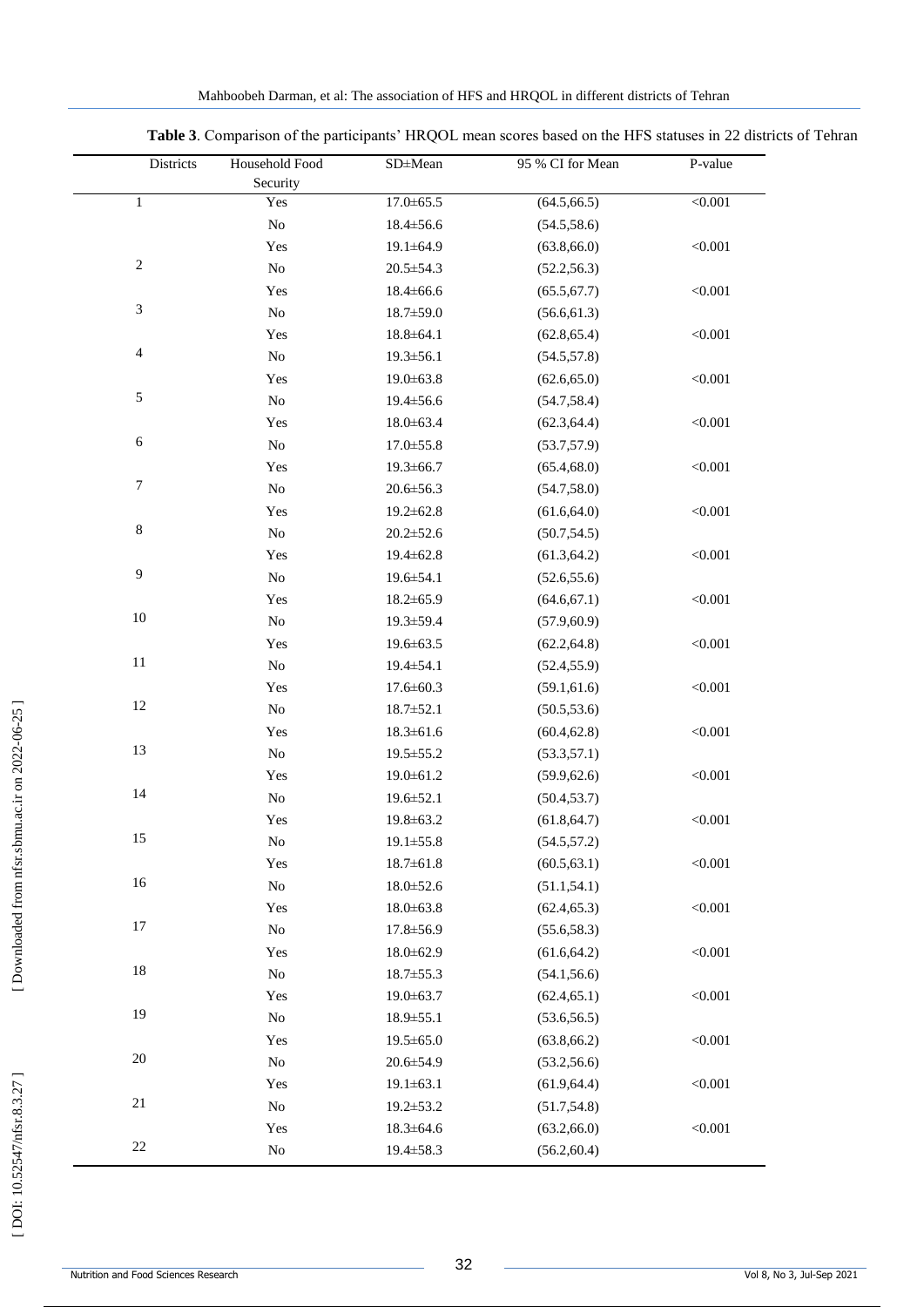| Districts        | Non-standardized Coefficients |      | <b>Standardized Coefficients</b> |      |            |  |
|------------------|-------------------------------|------|----------------------------------|------|------------|--|
|                  | ß                             | SЕ   | Beta                             | t    | $P$ -value |  |
| $\mathbf{1}$     | 8.16                          | 1.26 | 0.195                            | 6.49 | < 0.001    |  |
| $\boldsymbol{2}$ | 7.71                          | 1.22 | 0.166                            | 6.31 | < 0.001    |  |
| 3                | 4.92                          | 1.39 | 0.102                            | 3.53 | < 0.001    |  |
| $\overline{4}$   | 6.08                          | 1.12 | 0.151                            | 5.41 | < 0.001    |  |
| 5                | 4.95                          | 1.20 | 0.116                            | 4.12 | < 0.001    |  |
| $\sqrt{6}$       | 5.80                          | 1.19 | 0.126                            | 4.87 | < 0.001    |  |
| 7                | 7.10                          | 1.06 | 0.171                            | 6.66 | < 0.001    |  |
| $\,8\,$          | 7.83                          | 1.12 | 0.181                            | 6.97 | < 0.001    |  |
| 9                | 6.33                          | 1.05 | 0.159                            | 6.04 | < 0.001    |  |
| 10               | 5.09                          | 0.96 | 0.132                            | 5.30 | < 0.001    |  |
| 11               | 6.70                          | 1.11 | 0.159                            | 6.02 | < 0.001    |  |
| 12               | 7.32                          | 1.01 | 0.195                            | 7.21 | < 0.001    |  |
| 13               | 4.12                          | 1.15 | 0.102                            | 3.60 | < 0.001    |  |
| 14               | 6.95                          | 1.09 | 0.173                            | 6.38 | < 0.001    |  |
| 15               | 5.92                          | 1.01 | 0.149                            | 5.87 | < 0.001    |  |
| 16               | 8.12                          | 1.02 | 0.214                            | 8.05 | < 0.001    |  |
| 17               | 5.77                          | 1.09 | 0.158                            | 5.31 | < 0.001    |  |
| 18               | 6.85                          | 0.97 | 0.179                            | 7.09 | < 0.001    |  |
| 19               | 6.88                          | 1.03 | 0.176                            | 6.69 | < 0.001    |  |
| 20               | 7.51                          | 1.03 | 0.177                            | 7.25 | < 0.001    |  |
| 21               | 7.58                          | 1.03 | 0.189                            | 7.35 | < 0.001    |  |
| 22               | 2.89                          | 1.27 | 0.072                            | 2.28 | 0.023      |  |

Table 4. Adjusted analysis<sup>1</sup> of HFS on HRQOL in 22 districts of Tehran based on the multiple linear regression model

 $1$  Adjusted by age, gender, level of education, marital status, family size, BMI, wealth index and deprivation index

Relationships between HRQOL and household food insecurity (HFI) in Texas have been reported by Sharkey et al.; where, 27.8% of the surveyed people lived in households with food insecurity. Food insecurity in rural households was one of the major factors affecting QOL; however, the relationship was not seen in urban households (32). Similarly, Alfred et al. investigated relationships between the HFI and health statuses of people in a region of the United States (Appalachia) and found that 23% of the surveyed households included food insecure statuses. They reported that people of food insecure families included a lower QOL in all aspects, compared to that people of food secure households did (33). In a study on assessing food insecurity, mental health and QOL of the people living with HIV and receiving antiviral therapy, prevalence of HFI was 38.7%. Decreased mental health and food insecurity led to decreases in QOL of HIV -infected patients receiving antiviral therapy. The MLR model demonstrated significantly positive relationships between HFS and HRQOL with adjusting variables of age, gender, education, marital status, family size, BMI, wealth index and deprivation index as a higher food security led to a better HRQOL (34). Accordingly, HFI usually occured due to decreases in variety of foods consumed in households. One of the major consequences of HFI included changes in food receiving ways and food diversity in households (35). Assessment of the pattern of food consumption in households showed that food insecure households were majorly focused on receiving energy or filling their stomachs. Therefore, such families consumed cheap foods

with high energies but low micronutrients, foods poor in fruits, vegetables, milks and dairies as well as low -health diets (36 –38). As a first consequence of insufficient access to food resources, variety of foods in such families decreased (39).

The current results showed that ages over 42 years (middle -aged and elderly groups), gender, educational level, family size, BMI, wealth index and deprivation index were significantly linked to HRQOL. Based on the results of principal component analysis, wealth index and deprivation index included significant effects on QOL. People in the fourth (richer) and fifth (richest) quintiles included higher QOL scores, compared to that people in the lower quintile did. A study on low -income families in Hong Kong showed that the QOL of people with incomes below 50% of the average population and somehow on the verge of poverty scored lower in physical and mental health statutes (40). In the United Kingdom, Netuveli at al. (2002) reported that efforts to improve QOL in early old ages needed solving of financial problems, functional limitations and ability to leave inappropriate neighborhoods. If these factors were controlled, there were possibilities of improving QOL in early old ages (41). Tajvari et al. reported that elderly people in Tehran suffered from a relatively poor HRQL, especially elder women and those with low educational levels. To improve the QOL of older Iranians, further attentions should be specified to various aspects of their lives, including health and economic situations (42). In a study on the relationships of food insecurity and poor diet quality with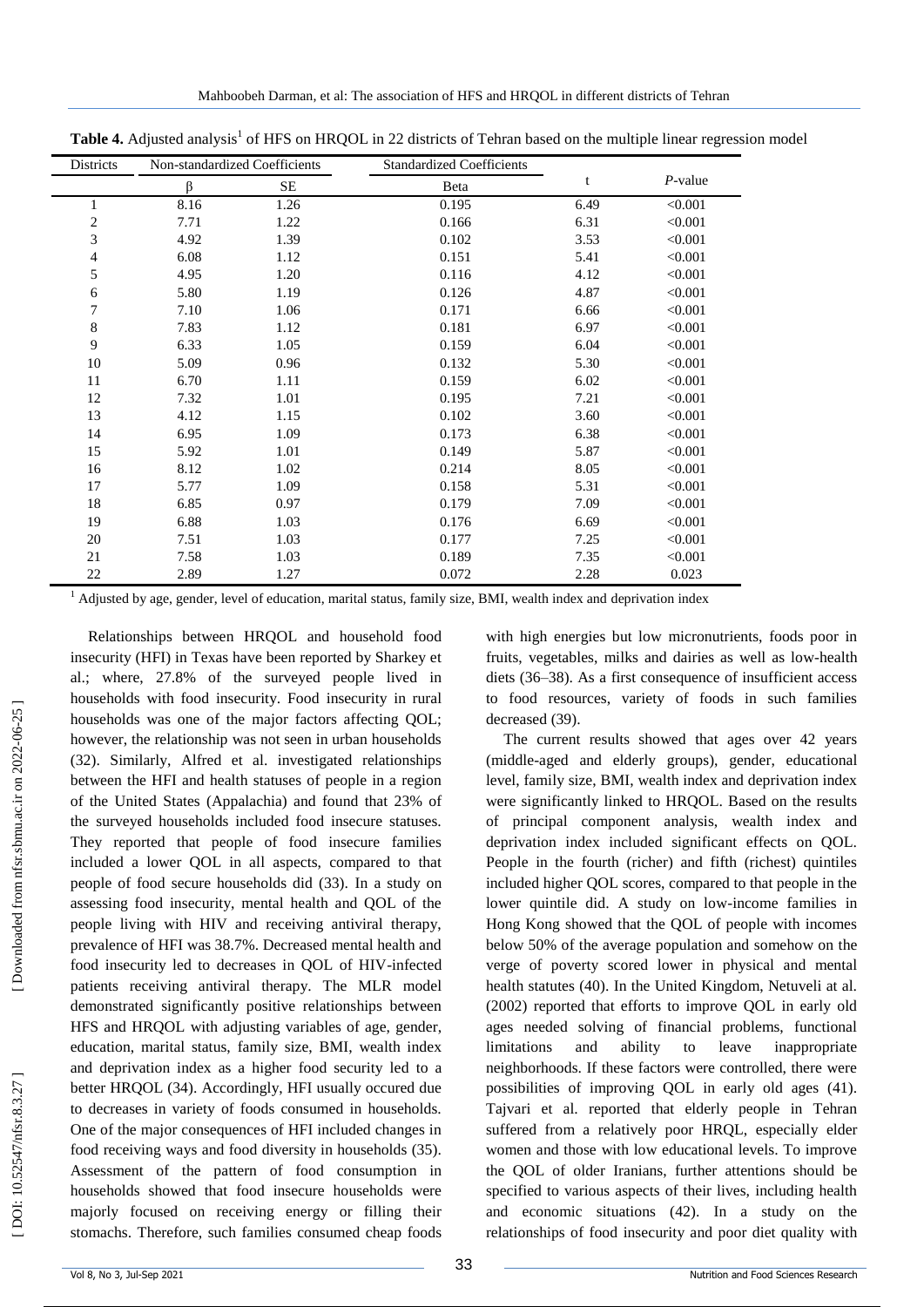decreased QOL in the elderly people by Russell et al., significant relationships were reported between decreased physical and mental health statutes with food insecurity and shortage of diets (43). As a result, households with a better socioeconomic situation included a higher QOL. Gender and literacy were two sociocultural variables, which could affect the HFS statuses. Aging changed personal position of the family members as reproductive indivisuals and thus increased their shares of quality foods. Overweight and obesity as indicators of HFS could affect the QOL statutes. Bottone et al. indicated that negative effects of various BMI categories on QOL included obese and morbidly obese categories, especially for those of underweight, significantly much more important than other chronic conditions (44) .

#### **Strengths and Limitations**

Uses of large sample size and MLR model were the major strengths of the present study. This study was a cross -sectional study; thus, it did not establish causal relationships between HFS and HRQOL. However, this study provided valuable information on food security statuses of the households in various districts of Tehran.

#### **Conclusion**

Based on the results, it can be concluded that HFS is an important factor in improvement of HRQOL. Prevalence of food insecurity in the community is an alarm for the administrators. Moreover, existence of food insecurity includes numerous consequences and effects. Since HFI is an alarm for decreased QOL in Tehran as the largest and most populated city of Iran, the present study provides valuable information on food security status and HRQOL of the households in 22 districts of the city. Thus, it is recommended that policy makers prepare efficient intervention programs to promote QOL of urban households based on the social determinants in each district.

## Acknowledgement

The authors appreciate participants of this study.

## Financial disclosure

The authors declared no financial interest.

## Funding/Support

No Financial Support

## References

1 . Ferrans CE. Quality of life: Conceptual issues. Seminars in Oncology Nursing [Internet]. Elsevier BV; 1990 Nov;6(4):248 –54. Available from: http://dx.doi.org/10.1016/0749 -2081(90)90026 - 2

- 2. Leininger M. HRQOL from a transcultural nursing perspective. Nurse Sci Q 1994; 7(1): 22 -28.
- 3. . Barofsky, Ivan. Quality of Life Research 13, no. 5 (2004): 1021 -024. Accessed January 16, 2021. http://www.jstor.org/stable/4038910.
- 4 . Furness BW, Simon PA, Wold CM, Asarian -Anderson J. Prevalence and predictors of food insecurity among lowincome households in Los Angeles County. Public Health Nutrition [Internet]. Cambridge University Press (CUP); 2004 Sep;7(6):791-4. –4. Available from: http://dx.doi.org/10.1079/phn2004608
- 5 . Melgar -Quinonez HR, Zubieta AC, MkNelly B, Nteziyaremye A, Gerardo MFD, Dunford C. Household Food Insecurity and Food Expenditure in Bolivia, Burkina Faso and the Philippines. The Journal of Nutrition [Internet]. Oxford University Press (OUP); 2006 May 1;136(5):1431S –1437S. Available from: http://dx.doi.org/10.1093/jn/136.5.1431s
- 6 . Bickel G, Nord M, Price C, Hamilton W, Cook J. Guide to Measuring Household Food Security.3nd ed. U.S. Department of Agriculture Food and Nutr Service; 2000
- 7 . Ministry of Health and Medical Education, Office of Nutrition Improvement. National Monitoring Site for Food and Nutrition Security in Iran and compilation the first map of the state of food security in the country (SAMPAT Research); 2011 Winter.
- 8 . The State of Food Security and Nutrition in the World 2018. The State of Food Security and Nutrition in the World [Internet]. UN; 2019 Feb 19; Available from: http://dx.doi.org/10.18356/c94f150c -en
- 9. . Hakim S, Dorosty A.R, Eshraqian M.R. Relationship between Food Insecurity and Some of Socioeconomic Factors with BMI among Women in Dezfoul. Iranian J of Shool of Public Health 2011; 2: 55 -66 [In Persian]
- 10 . Abolhassani F, Mohajeri Tehrani MR, Tabatabaei O, Larijani B. Burden of diabetes and its complications in Iran in year 2000. Iranian J of Diabetes and Lipid Disorders 2005; 5: 35 - 48.
- 11 . Gholami A, Moosavi Jahromi L, Zarei E, Dehghan A. Application of whoHRQOL -bref in measuring HRQOL in health -care staff. Int J Prev Med 2013; 4: 809 -17.
- 12 . Abdollahpour I, Salimi Y, Nedjat SN, Jorjoran shushtari Z. HRQOL and effective factors on it among governmental staff in boukan city. Urmia J Med sci 2011; 22: 40 -7. Persian
- 13 . Gholami A, Azini M, Borji A, Shirazi F, Sharafi Z, Zarei E. HRQOL in Patients with Type 2 Diabetes: Application of WHOHRQOL -BREF Scale. Shiraz E -Med J 2013; 14(3):162 - 71.
- 14 . Nedjat S, Montazeri A, Holakouie K, Mohammad K, Majdzadeh R. HRQOL of Tehran's Population by WHOHRQOL -BREF questionnaire in 2005; Hakim Research J 2007; 10(3): 1 - 8.
- 15 . Rashedi V, Asadi -Lari M, Delbari A, Fadayevatan R, Borhaninejad V, Foroughan M. Prevalence of diabetes type 2 in older adults: Findings from a large population -based survey in Tehran, Iran (Urban HEART -2). Diabetes & Metabolic Syndrome: Clinical Research & Reviews [Internet]. Elsevier BV; 2017 Nov;11:S347-S350. Available from: <http://dx.doi.org/10.1016/j.dsx.2017.03.014>
- 16 . Kiadaliri AA, Asadi -Lari M, Kalantari N, Jafari M, Vaez Mahdavi MR, Faghihzadeh S. Absolute and relative educational inequalities in obesity among adults in Tehran:

DOI: 10.52547/nfsr.8.3.27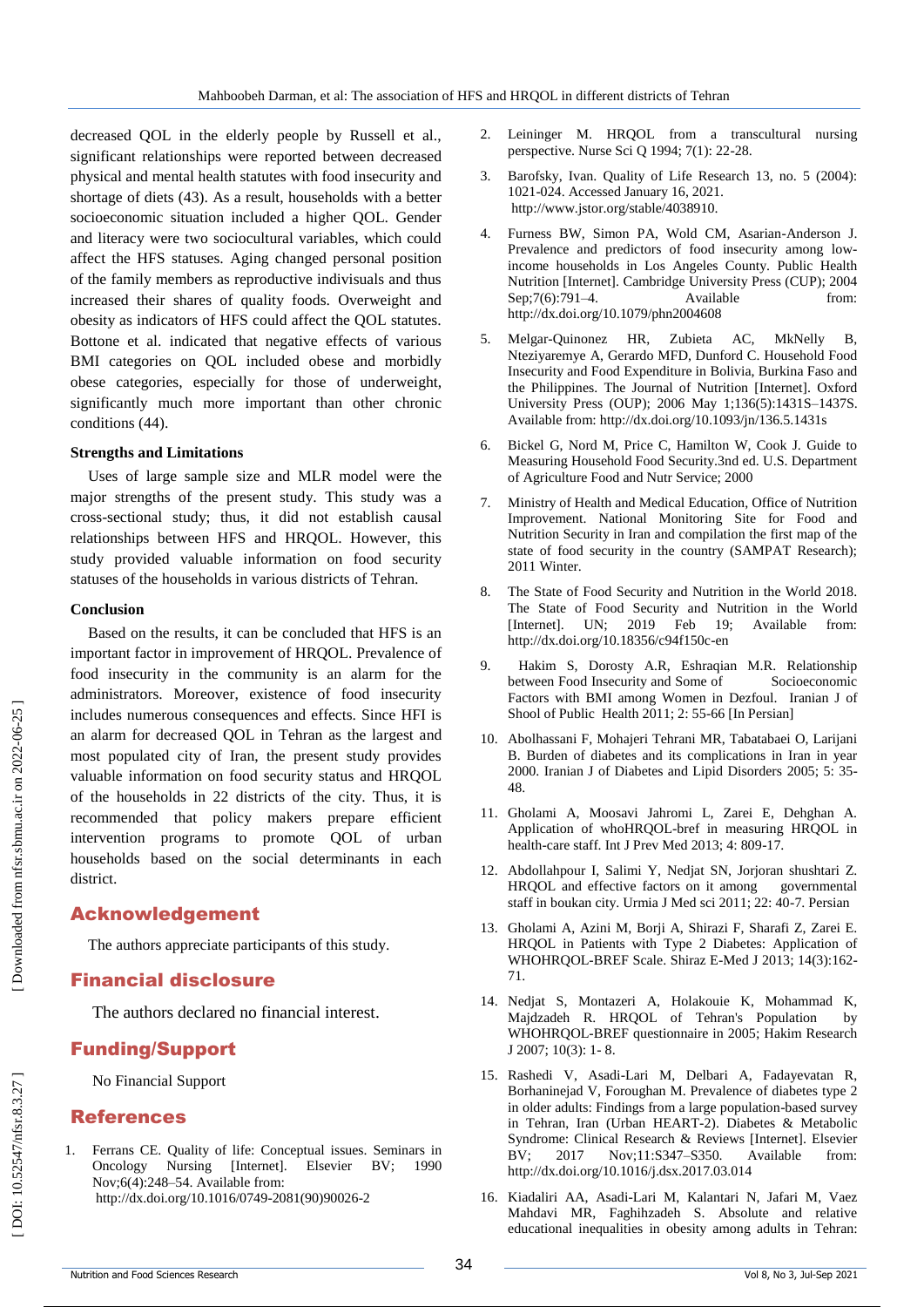Findings from the Urban HEART study -2. Obesity Research & Clinical Practice [Internet]. Elsevier BV; 2016 Sep;10:S57 – S63. Available from: http://dx.doi.org/10.1016/j.orcp.2015.05.002

- 17 . Asadi -Lari M, Salimi Y, Vaez -Mahdavi MR, Faghihzadeh S, Haeri Mehrizi AA, Jorjoran Shushtari Z, et al. Socio - Economic Status and Prevalence of Self-Reported Osteoporosis in Tehran: Results from a Large Population - Based Cross -Sectional Study (Urban HEART -2). Journal of Urban Health [Internet]. Springer Science and Business Media LLC; 2018 Apr 10;95(5):682 –90. Available from: http://dx.doi.org/10.1007/s11524 -018 -0246 - 6
- 18 . Dastgiri S, Tutunchi H, Ostadrahimi A, Mahboob S. Sensitivity and specificity of a short questionnaire for food insecurity surveillance in Iran. Food Nutr Bull.2007; 28(1): 55 -58.
- 19 . Gholami A, Foroozanfar Z.Household food security status in the Northeast of Iran: a cross -sectional study. Med J of the Islamic Republic of Iran 2015 July
- 20 . Ware JE, Kosinski M, Keller SD. A 12 -Item Short -Form Health Survey. Medical Care [Internet]. Ovid Technologies (Wolters Kluwer Health); 1996 Mar; 34(3):220-33.[PubMed][Cross Ref]. Available from: http://dx.doi.org/10.1097/00005650 -199603000 -00003
- 21 . Montazeri A, Vahdaninia M, Mousavi SJ, Omidvari S. The Iranian version of 12-item Short Form Health Survey (SF-12): factor structure, internal consistency and construct validity. BMC Public Health [Internet]. Springer Science and Business Media LLC; 2009 Sep 16;9(1). Available from: http://dx.doi.org/10.1186/1471 -2458 - 9 -341
- 22 . Lim L, Seubsman S, Sleigh A. Thai SF -36 health survey: tests of data quality, scaling assumptions, reliability and validity in healthy men and women. Health and Quality of Life Outcomes [Internet]. Springer Science and Business Media LLC; 2008;6(1):52. [PMC free article] [PubMed] [Cross Ref] Available from: http://dx.doi.org/10.1186/1477 -7525 - 6 -52
- 23 . Ware JE, Kosinski M.M, Keller, SD. How to Score the SF -12 Physical and Mental Health Summary Scales. 3. Lincoln, RI: Quality Metric Inc; 1998.
- 24 . Ware JE, Gandek B. Overview of the SF -36 Health Survey and the International Quality of Life Assessment (IQOLA) Project. Journal of Clinical Epidemiology [Internet]. Elsevier BV; 1998 Nov;51(11):903-12. Available from: [http://dx.doi.org/10.1016/s0895](http://dx.doi.org/10.1016/s0895-4356\(98\)00081-x)-4356(98)00081-x
- 25 . DHS Program (Demographic and Health Survey). Available at: [http://www.dhsprogram.com/topics/wealth](http://www.dhsprogram.com/topics/wealth-%20index/Index.%20cfm)-index/Index. [cfm](http://www.dhsprogram.com/topics/wealth-%20index/Index.%20cfm).
- 26 . Yousefi M, Assari Arani A, Sahabi B, Kazemnejad A, Fazaeli S. The financial contribution of households using by health services. Journal of payavard salamat. 2015 Mar 10; 8(6):517-27.
- 27 . Noble M, Wright G, Dibben C, Smith GA, McLennan D, Anttila C, Barnes H, Mokhtar C, Noble S, Avenell D, Gardner J. The English indices of deprivation 2004 (revised). Report to the Office of the Deputy Prime Minister. London: Neighbourhood Renewal Unit. 2004.
- 28 . Townsend P. Deprivation. Journal of Social Policy. Cambridge University Press; 1987; 16(2):125 –46.
- 29 . Gray J.S, Gonzaga K, Penland J.G, Lukaski H.C, Stensland P. Food Security, Depression and Quality of Life in Northern Plains Indians. J of Indigenous Research 2014; 4(2015): 1 -6.
- 30 . Palermo T, Rawat R, Weiser SD, Kadiyala S. Food access and diet quality are associated with quality of life outcomes among HIV -infected individuals in Uganda. PloS one. 2013 Apr 18;8(4):e62353 .
- 31 . Palermo T, Rawat R, Weiser SD, Kadiyala S. Food Access and Diet Quality Are Associated with Quality of Life Outcomes among HIV -Infected Individuals in Uganda. Beck EJ, editor. PLoS ONE [Internet]. Public Library of Science
- 32 . Sharkey JR, Johnson CM, Dean WR. Relationship of Household Food Insecurity to Health -Related Quality of Life HRQOL in a Large Sample of Rural and Urban Women. Women Health 2011; 51(5): 442 –60
- 33 . Pkley AM, Holben DM, Graham AS, Simpson C. Food Security and Perceptions of Health Status: A Preliminary Study in Rural Appalachia. J of Rural Health 2002; 18( 3): 447 -54
- 34 . Tesfaye M, Kaestel P, Olsen MF, Girma T, Yilma D, Abdissa A, Ritz C, Prince M, Friis H, Hanlon C. Food insecurity, mental health and quality of life among people living with HIV commencing antiretroviral treatment in Ethiopia: a cross sectional study. Health and quality of life outcomes. 2016 Dec;14(1):1 -8.
- 35 . Alimoradi Z, Kazemi F, Estaki T, Mirmiran P. Household food security in Iran: systematic review of Iranian articles. Adv Nurs Midwifery. 2015 Jun 10;24(4):63 -76.
- 36 . Dixon LB, Winkleby MA, Radimer KL. Dietary Intakes and Serum Nutrients Differ between Adults from Food - Insufficient and Food -Sufficient Families: Third National Health and Nutrition Examination Survey, 1988 –1994. The Journal of Nutrition [Internet]. Oxford University Press (OUP); 2001 Apr 1;131(4):1232 –46. Available from: http://dx.doi.org/10.1093/jn/131.4.1232.
- 37 . Drewnowski A, Specter S. Poverty and obesity: the role of energy density and energy costs. The American Journal of Clinical Nutrition [Internet]. Oxford University Press (OUP); 2004 Jan 1;79(1):6-16. –16. Available from: http://dx.doi.org/10.1093/ajcn/79.1.6
- 38 . KENDALL A, OLSON CM, FRONGILLO EA. Relationship of Hunger and Food Insecurity to Food Availability and Consumption. Journal of the American Dietetic Association [Internet]. Elsevier BV; 1996 Oct; 96(10):1019 –24. Available from[: http://dx.doi.org/10.1016/s0002](http://dx.doi.org/10.1016/s0002-8223\(96\)00271-4)-8223(96)00271-4
- 39 . Hasan -Ghomi M, Mirmiran P, Amiri Z, Asghari G, Sadeghian S, Sarbazi N, Azizi F. The association of food security and dietary variety in subjects aged over 40 in district 13 of Tehran. Iranian Journal of Endocrinology and Metabolism. 2012; 14(4).
- 40 . Lo Kuen Lam C, Yawei Guo V, King HoWong K, Yee Tak Yu E, Siu Cheung Fung C. Poverty and health -related quality of life of people living in Hong Kong: comparison of individuals from low -income families and the general population. Journal of Public Health. 2016 may; 39(2): 258 - 265.
- 41 . Netuveli G. Quality of life at older ages: evidence from the English longitudinal study of aging (wave 1). Journal of Epidemiology & Community Health [Internet]. BMJ; 2006 Apr 1;60(4):357–63. –63. Available from: http://dx.doi.org/10.1136/jech.2005.040071
- 42 . Tajvar M, Arab M, Montazeri A. Determinants of health related quality of life in elderly in Tehran, Iran. BMC Public Health [Internet]. Springer Science and Business Media LLC;

DOI: 10.52547/nfsr.8.3.27